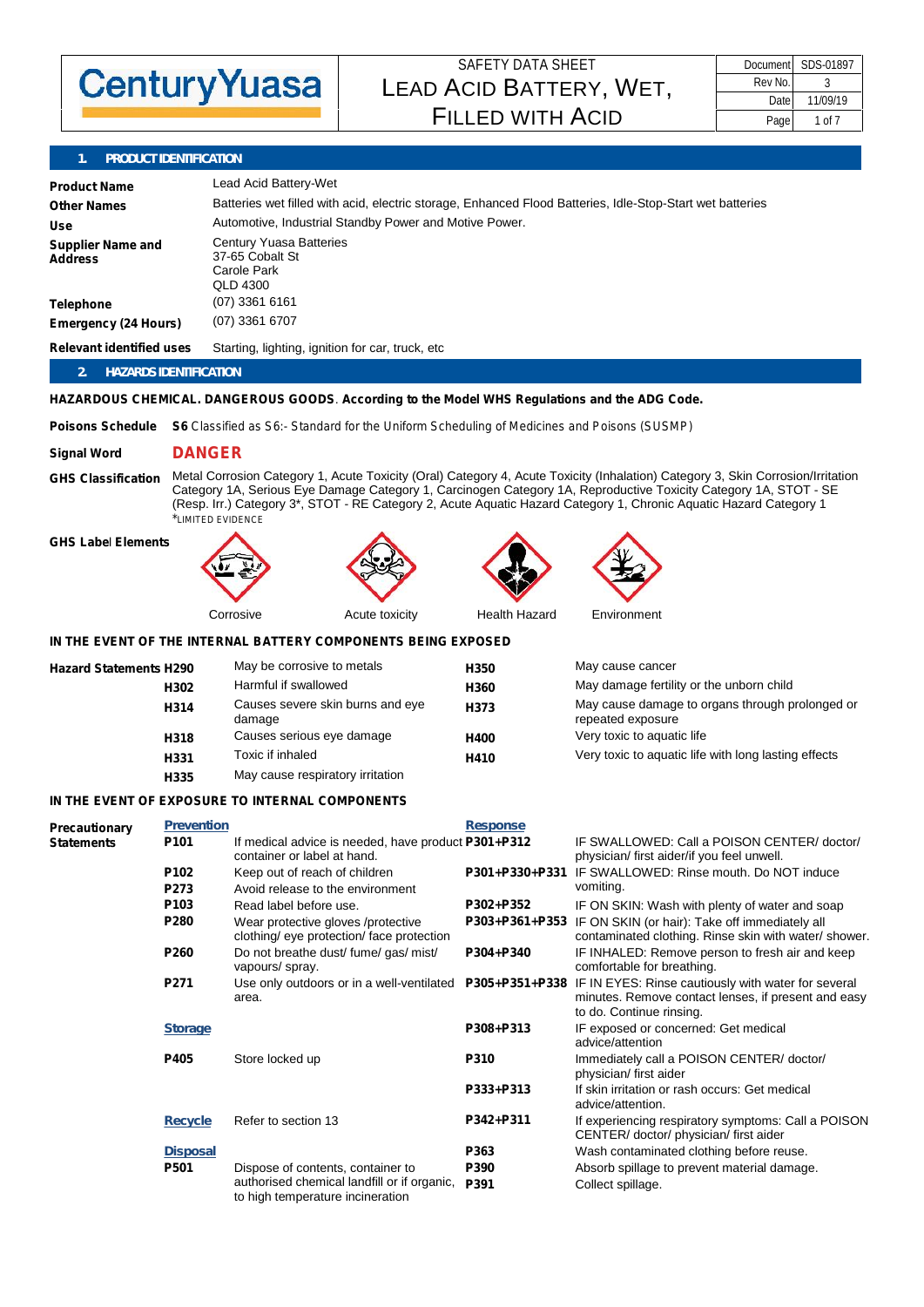

**3. COMPOSITION, INFORMATION ON INGREDIENTS**

| Ingredient                       | <b>Identification</b> | <b>Content % weight</b> |  |  |  |
|----------------------------------|-----------------------|-------------------------|--|--|--|
| Sulphuric Acid <51% $(H_2SO_4)$  | CAS 7664-93-9         | 10-15%                  |  |  |  |
| Lead (Pb)                        | CAS 7439-92-1         | 30-40%                  |  |  |  |
| Lead Dioxide (PbO <sub>2</sub> ) | CAS 1309-60-0         | $30 - 40%$              |  |  |  |
| Inert material :- ABS resin or   | CAS 9003-56-9         |                         |  |  |  |
| Polypropylene                    | CAS 9003-07-0         | $5 - 8%$                |  |  |  |
| Polyethylene                     | CAS 9002-88-4         |                         |  |  |  |
|                                  |                       |                         |  |  |  |

**4. FIRST AID MEASURES**

#### **DESCRIPTION OF FIRST AID MEASURES**

| Eye contact<br><b>Skin contact</b> | If this product comes in contact with the eyes:<br>Immediately hold eyelids apart and flush the eye continuously with running water.<br>Ensure complete irrigation of the eye by keeping eyelids apart and away from eye and moving the eyelids by<br>occasionally lifting the upper and lower lids.<br>Continue flushing until advised to stop by the Poisons Information Centre or a doctor, or for at least 15 minutes.<br>Transport to hospital or doctor without delay.<br>Removal of contact lenses after an eye injury should only be undertaken by skilled personnel.<br>If skin contact occurs: |  |
|------------------------------------|----------------------------------------------------------------------------------------------------------------------------------------------------------------------------------------------------------------------------------------------------------------------------------------------------------------------------------------------------------------------------------------------------------------------------------------------------------------------------------------------------------------------------------------------------------------------------------------------------------|--|
|                                    | Immediately flush body and clothes with large amounts of water, using safety shower if available.<br>Quickly remove all contaminated clothing, including footwear.<br>Wash skin and hair with running water. Continue flushing with water until advised to stop by the Poisons Information<br>Centre.                                                                                                                                                                                                                                                                                                    |  |
| <b>Inhalation</b>                  | If fumes of combustion products are inhaled:                                                                                                                                                                                                                                                                                                                                                                                                                                                                                                                                                             |  |
|                                    | Lay patient down. Keep warm and rested.<br>Prostheses such as false teeth, which may block airway, should be removed, where possible, prior to initiating first aid<br>procedures.                                                                                                                                                                                                                                                                                                                                                                                                                       |  |
|                                    | Apply artificial respiration if not breathing, preferably with a demand valve resuscitator, bag-valve mask device, or<br>pocket mask as trained. Perform CPR if necessary.<br>Transport to hospital, or doctor, without delay.                                                                                                                                                                                                                                                                                                                                                                           |  |
|                                    | For advice, contact a Poisons Information Centre or a doctor at once.                                                                                                                                                                                                                                                                                                                                                                                                                                                                                                                                    |  |
| Ingestion                          | Urgent hospital treatment is likely to be needed.                                                                                                                                                                                                                                                                                                                                                                                                                                                                                                                                                        |  |
|                                    | If swallowed do <b>NOT</b> induce vomiting.                                                                                                                                                                                                                                                                                                                                                                                                                                                                                                                                                              |  |
|                                    | If vomiting occurs, lean patient forward or place on left side (head-down position, if possible) to maintain open airway<br>and prevent aspiration.                                                                                                                                                                                                                                                                                                                                                                                                                                                      |  |
|                                    | Observe the patient carefully.                                                                                                                                                                                                                                                                                                                                                                                                                                                                                                                                                                           |  |
|                                    | Never give liquid to a person showing signs of being sleepy or with reduced awareness; i.e. becoming unconscious.                                                                                                                                                                                                                                                                                                                                                                                                                                                                                        |  |
|                                    | Give water to rinse out mouth, then provide liquid slowly and as much as casualty can comfortably drink.<br>Transport to hospital or doctor without delay.                                                                                                                                                                                                                                                                                                                                                                                                                                               |  |
|                                    | MEDICAL ATTENTION AND SPECIAL TREATMENT Indication of any immediate medical attention and special treatment needed                                                                                                                                                                                                                                                                                                                                                                                                                                                                                       |  |
|                                    | Treat symptomatically. For acute or short term repeated exposures to strong acids:                                                                                                                                                                                                                                                                                                                                                                                                                                                                                                                       |  |
|                                    | Airway problems may arise from laryngeal edema and inhalation exposure. Treat with 100% oxygen initially.                                                                                                                                                                                                                                                                                                                                                                                                                                                                                                |  |
|                                    | Respiratory distress may require cricothyroidotomy if endotracheal intubation is contraindicated by excessive swelling<br>Intravenous lines should be established immediately in all cases where there is evidence of circulatory compromise.<br>Strong acids produce a coagulation necrosis characterised by formation of a coagulum (eschar) as a result of the<br>desiccating action of the acid on proteins in specific tissues.                                                                                                                                                                     |  |
| Ingestion:                         | Immediate dilution (milk or water) within 30 minutes post ingestion is recommended.                                                                                                                                                                                                                                                                                                                                                                                                                                                                                                                      |  |
|                                    | DO NOT attempt to neutralise the acid since exothermic reaction may extend the corrosive injury.                                                                                                                                                                                                                                                                                                                                                                                                                                                                                                         |  |
|                                    | Be careful to avoid further vomit since re-exposure of the mucosa to the acid is harmful.                                                                                                                                                                                                                                                                                                                                                                                                                                                                                                                |  |
|                                    | Limit fluids to one or two glasses in an adult.                                                                                                                                                                                                                                                                                                                                                                                                                                                                                                                                                          |  |
|                                    | Charcoal has no place in acid management.                                                                                                                                                                                                                                                                                                                                                                                                                                                                                                                                                                |  |
|                                    | Some authors suggest the use of lavage within 1 hour of ingestion.                                                                                                                                                                                                                                                                                                                                                                                                                                                                                                                                       |  |
| Skin:                              | Skin lesions require copious saline irrigation.                                                                                                                                                                                                                                                                                                                                                                                                                                                                                                                                                          |  |
|                                    | Treat chemical burns as thermal burns with non-adherent gauze and wrapping.                                                                                                                                                                                                                                                                                                                                                                                                                                                                                                                              |  |
|                                    | Deep second-degree burns may benefit from topical silver sulphadiazine.                                                                                                                                                                                                                                                                                                                                                                                                                                                                                                                                  |  |
| Eye:                               | Eye injuries require retraction of the eyelids to ensure thorough irrigation of the conjuctival cul-de-sacs. Irrigation<br>should last at least 20-30 minutes. DO NOT use neutralising agents or any other additives. Several litres of saline are<br>required.                                                                                                                                                                                                                                                                                                                                          |  |
|                                    | Cyclopaedic drops, (1% cyclopentolate for short-term use or 5% homatropine for longer term use) antibiotic drops,                                                                                                                                                                                                                                                                                                                                                                                                                                                                                        |  |
|                                    | vasoconstrictive agents or artificial tears may be indicated dependent on the severity of the injury.                                                                                                                                                                                                                                                                                                                                                                                                                                                                                                    |  |
|                                    | Steroid eye drops should only be administered with the approval of a consulting ophthalmologist).                                                                                                                                                                                                                                                                                                                                                                                                                                                                                                        |  |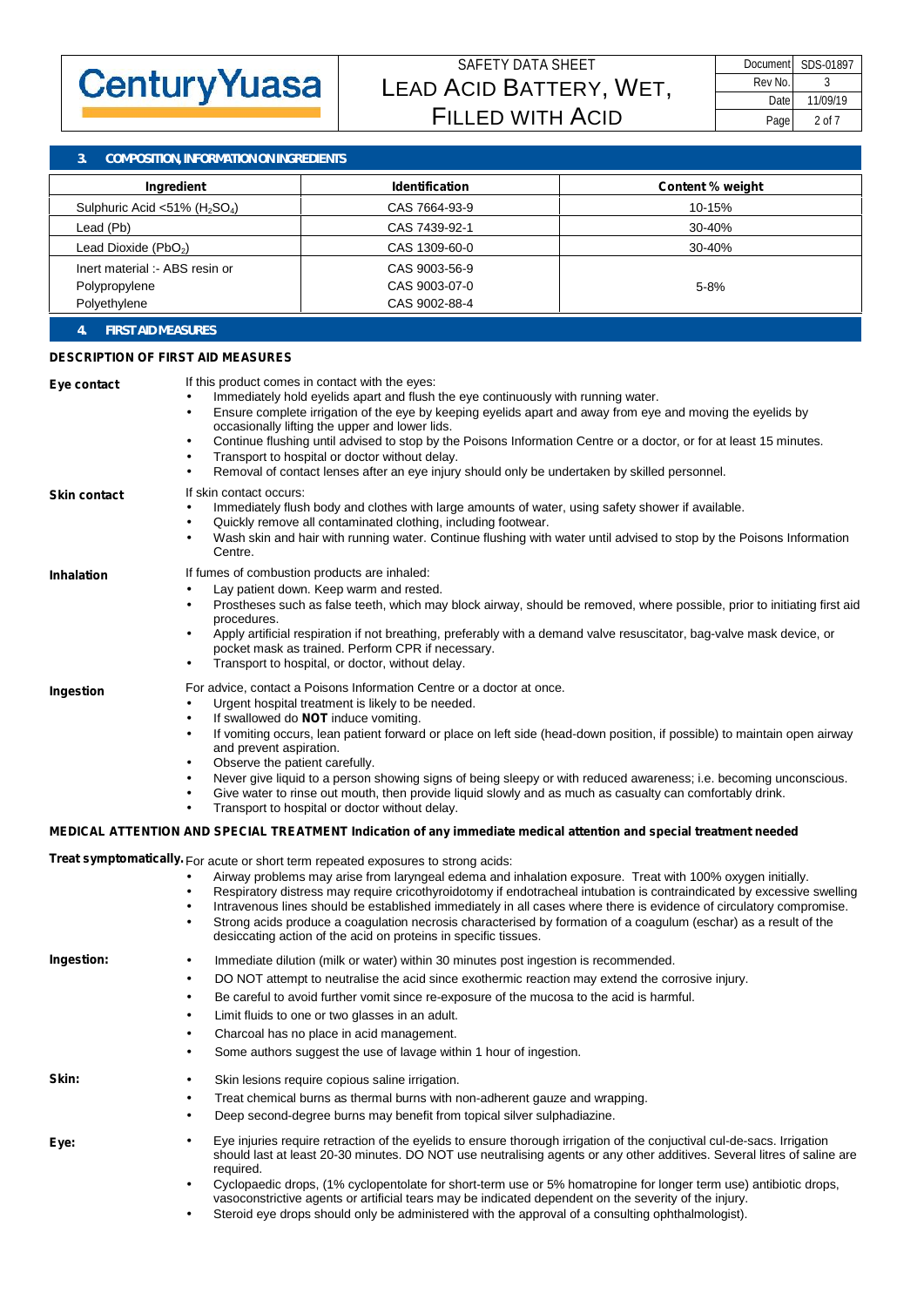| Document<br><b>Century Yuasa</b><br>Rev No.<br>3<br>LEAD ACID BATTERY, WET,<br>Date<br><b>FILLED WITH ACID</b><br>Page<br>3 of 7<br><b>FIRE FIGHTING MEASURES</b><br>Recommended<br><b>Extinguishing Media</b><br>Dry chemical powder.<br>Carbon dioxide.<br>Water spray or fog.<br>Foam<br>permit).<br>$\boldsymbol{\mathsf{x}}$<br><b>Extinguishing Media</b><br>Water may cause electrical hazard If terminals not protected<br>Incompatibilities<br>Use extinguishing media suitable for surrounding area.<br><b>Specific Hazards</b><br>Non-combustible.<br><b>Hazardous</b><br>Not considered to be a significant fire risk.<br><b>Decomposition</b><br>Acids may react with metals to produce hydrogen, a highly flammable and explosive gas.<br>Heating may cause expansion or decomposition leading to violent rupture of containers.<br><b>Fire Incompatibility</b><br>Avoid strong bases.<br>Avoid contamination with oxidising agents i.e. nitrates, oxidising acids, chlorine bleaches, pool chlorine etc. as<br>ignition may result<br>Do not approach containers suspected to be hot.<br><b>Fire Fighting, Special</b><br><b>Protective Equipment</b><br>Cool fire exposed containers with water spray from a protected location.<br>& Precautions<br>If safe to do so, remove containers from path of fire.<br>ACCIDENTAL RELEASE MEASURES<br><b>Personal Precautions</b><br>Avoid breathing vapours and contact with skin and eyes.<br>Environmental<br>Prevent, by any means available, spillage from entering drains or water course.<br><b>Precautions</b><br>With a clean shovel, transfer spilled material into clean-labelled containers for disposal.<br><b>Methods and</b><br>Wash area down with excess water.<br>materials for<br>containment and<br>Do not allow water to enter containers of acid as a violent reaction may occur.<br>cleaning up<br>has occurred, advise the local emergency services<br><b>Protective Equipment</b><br>Personal Protective Equipment advice is contained in Section 8 of the SDS.<br><b>Minor Spills</b><br>Emergency<br>Drains for storage or use areas should have retention basins for pH adjustments and dilution of spills before<br><b>Procedures</b><br>discharge or disposal of material.<br>Check regularly for spills and leaks.<br>Clean up all spills immediately.<br>Avoid breathing vapours and contact with skin and eyes.<br><b>Major Spills</b><br>Clear area of personnel and move upwind. |  |                                                                                                                 |  |  |                                                     |  |  |
|-----------------------------------------------------------------------------------------------------------------------------------------------------------------------------------------------------------------------------------------------------------------------------------------------------------------------------------------------------------------------------------------------------------------------------------------------------------------------------------------------------------------------------------------------------------------------------------------------------------------------------------------------------------------------------------------------------------------------------------------------------------------------------------------------------------------------------------------------------------------------------------------------------------------------------------------------------------------------------------------------------------------------------------------------------------------------------------------------------------------------------------------------------------------------------------------------------------------------------------------------------------------------------------------------------------------------------------------------------------------------------------------------------------------------------------------------------------------------------------------------------------------------------------------------------------------------------------------------------------------------------------------------------------------------------------------------------------------------------------------------------------------------------------------------------------------------------------------------------------------------------------------------------------------------------------------------------------------------------------------------------------------------------------------------------------------------------------------------------------------------------------------------------------------------------------------------------------------------------------------------------------------------------------------------------------------------------------------------------------------------------------------------------------------------------------------------------------------------------|--|-----------------------------------------------------------------------------------------------------------------|--|--|-----------------------------------------------------|--|--|
|                                                                                                                                                                                                                                                                                                                                                                                                                                                                                                                                                                                                                                                                                                                                                                                                                                                                                                                                                                                                                                                                                                                                                                                                                                                                                                                                                                                                                                                                                                                                                                                                                                                                                                                                                                                                                                                                                                                                                                                                                                                                                                                                                                                                                                                                                                                                                                                                                                                                             |  | <b>SAFETY DATA SHEET</b>                                                                                        |  |  | SDS-01897                                           |  |  |
|                                                                                                                                                                                                                                                                                                                                                                                                                                                                                                                                                                                                                                                                                                                                                                                                                                                                                                                                                                                                                                                                                                                                                                                                                                                                                                                                                                                                                                                                                                                                                                                                                                                                                                                                                                                                                                                                                                                                                                                                                                                                                                                                                                                                                                                                                                                                                                                                                                                                             |  |                                                                                                                 |  |  |                                                     |  |  |
|                                                                                                                                                                                                                                                                                                                                                                                                                                                                                                                                                                                                                                                                                                                                                                                                                                                                                                                                                                                                                                                                                                                                                                                                                                                                                                                                                                                                                                                                                                                                                                                                                                                                                                                                                                                                                                                                                                                                                                                                                                                                                                                                                                                                                                                                                                                                                                                                                                                                             |  |                                                                                                                 |  |  | 11/09/19                                            |  |  |
|                                                                                                                                                                                                                                                                                                                                                                                                                                                                                                                                                                                                                                                                                                                                                                                                                                                                                                                                                                                                                                                                                                                                                                                                                                                                                                                                                                                                                                                                                                                                                                                                                                                                                                                                                                                                                                                                                                                                                                                                                                                                                                                                                                                                                                                                                                                                                                                                                                                                             |  |                                                                                                                 |  |  |                                                     |  |  |
|                                                                                                                                                                                                                                                                                                                                                                                                                                                                                                                                                                                                                                                                                                                                                                                                                                                                                                                                                                                                                                                                                                                                                                                                                                                                                                                                                                                                                                                                                                                                                                                                                                                                                                                                                                                                                                                                                                                                                                                                                                                                                                                                                                                                                                                                                                                                                                                                                                                                             |  |                                                                                                                 |  |  |                                                     |  |  |
|                                                                                                                                                                                                                                                                                                                                                                                                                                                                                                                                                                                                                                                                                                                                                                                                                                                                                                                                                                                                                                                                                                                                                                                                                                                                                                                                                                                                                                                                                                                                                                                                                                                                                                                                                                                                                                                                                                                                                                                                                                                                                                                                                                                                                                                                                                                                                                                                                                                                             |  |                                                                                                                 |  |  |                                                     |  |  |
|                                                                                                                                                                                                                                                                                                                                                                                                                                                                                                                                                                                                                                                                                                                                                                                                                                                                                                                                                                                                                                                                                                                                                                                                                                                                                                                                                                                                                                                                                                                                                                                                                                                                                                                                                                                                                                                                                                                                                                                                                                                                                                                                                                                                                                                                                                                                                                                                                                                                             |  |                                                                                                                 |  |  | <b>BCF\ Vaporising Liquid</b><br>(Where regulations |  |  |
|                                                                                                                                                                                                                                                                                                                                                                                                                                                                                                                                                                                                                                                                                                                                                                                                                                                                                                                                                                                                                                                                                                                                                                                                                                                                                                                                                                                                                                                                                                                                                                                                                                                                                                                                                                                                                                                                                                                                                                                                                                                                                                                                                                                                                                                                                                                                                                                                                                                                             |  |                                                                                                                 |  |  |                                                     |  |  |
|                                                                                                                                                                                                                                                                                                                                                                                                                                                                                                                                                                                                                                                                                                                                                                                                                                                                                                                                                                                                                                                                                                                                                                                                                                                                                                                                                                                                                                                                                                                                                                                                                                                                                                                                                                                                                                                                                                                                                                                                                                                                                                                                                                                                                                                                                                                                                                                                                                                                             |  |                                                                                                                 |  |  |                                                     |  |  |
|                                                                                                                                                                                                                                                                                                                                                                                                                                                                                                                                                                                                                                                                                                                                                                                                                                                                                                                                                                                                                                                                                                                                                                                                                                                                                                                                                                                                                                                                                                                                                                                                                                                                                                                                                                                                                                                                                                                                                                                                                                                                                                                                                                                                                                                                                                                                                                                                                                                                             |  |                                                                                                                 |  |  |                                                     |  |  |
|                                                                                                                                                                                                                                                                                                                                                                                                                                                                                                                                                                                                                                                                                                                                                                                                                                                                                                                                                                                                                                                                                                                                                                                                                                                                                                                                                                                                                                                                                                                                                                                                                                                                                                                                                                                                                                                                                                                                                                                                                                                                                                                                                                                                                                                                                                                                                                                                                                                                             |  |                                                                                                                 |  |  |                                                     |  |  |
|                                                                                                                                                                                                                                                                                                                                                                                                                                                                                                                                                                                                                                                                                                                                                                                                                                                                                                                                                                                                                                                                                                                                                                                                                                                                                                                                                                                                                                                                                                                                                                                                                                                                                                                                                                                                                                                                                                                                                                                                                                                                                                                                                                                                                                                                                                                                                                                                                                                                             |  |                                                                                                                 |  |  |                                                     |  |  |
|                                                                                                                                                                                                                                                                                                                                                                                                                                                                                                                                                                                                                                                                                                                                                                                                                                                                                                                                                                                                                                                                                                                                                                                                                                                                                                                                                                                                                                                                                                                                                                                                                                                                                                                                                                                                                                                                                                                                                                                                                                                                                                                                                                                                                                                                                                                                                                                                                                                                             |  |                                                                                                                 |  |  |                                                     |  |  |
|                                                                                                                                                                                                                                                                                                                                                                                                                                                                                                                                                                                                                                                                                                                                                                                                                                                                                                                                                                                                                                                                                                                                                                                                                                                                                                                                                                                                                                                                                                                                                                                                                                                                                                                                                                                                                                                                                                                                                                                                                                                                                                                                                                                                                                                                                                                                                                                                                                                                             |  |                                                                                                                 |  |  |                                                     |  |  |
|                                                                                                                                                                                                                                                                                                                                                                                                                                                                                                                                                                                                                                                                                                                                                                                                                                                                                                                                                                                                                                                                                                                                                                                                                                                                                                                                                                                                                                                                                                                                                                                                                                                                                                                                                                                                                                                                                                                                                                                                                                                                                                                                                                                                                                                                                                                                                                                                                                                                             |  |                                                                                                                 |  |  |                                                     |  |  |
|                                                                                                                                                                                                                                                                                                                                                                                                                                                                                                                                                                                                                                                                                                                                                                                                                                                                                                                                                                                                                                                                                                                                                                                                                                                                                                                                                                                                                                                                                                                                                                                                                                                                                                                                                                                                                                                                                                                                                                                                                                                                                                                                                                                                                                                                                                                                                                                                                                                                             |  | Prevent from entering drains, sewers, streams or other bodies of water. If contamination of sewers or waterways |  |  |                                                     |  |  |
|                                                                                                                                                                                                                                                                                                                                                                                                                                                                                                                                                                                                                                                                                                                                                                                                                                                                                                                                                                                                                                                                                                                                                                                                                                                                                                                                                                                                                                                                                                                                                                                                                                                                                                                                                                                                                                                                                                                                                                                                                                                                                                                                                                                                                                                                                                                                                                                                                                                                             |  |                                                                                                                 |  |  |                                                     |  |  |
| Alert Fire Brigade and tell them location and nature of hazard.<br>Wear full body protective clothing with breathing apparatus.                                                                                                                                                                                                                                                                                                                                                                                                                                                                                                                                                                                                                                                                                                                                                                                                                                                                                                                                                                                                                                                                                                                                                                                                                                                                                                                                                                                                                                                                                                                                                                                                                                                                                                                                                                                                                                                                                                                                                                                                                                                                                                                                                                                                                                                                                                                                             |  |                                                                                                                 |  |  |                                                     |  |  |

# **7. HANDLING AND STORAGE**

| <b>Safe Handling</b>       | Avoid all personal contact, including inhalation.<br>Wear protective clothing when risk of exposure occurs.<br>Use in a well-ventilated area.<br>Handle gently. Use good occupational work practice.<br>Observe manufacturer's storage and handling recommendations contained within this SDS.<br>Avoid smoking, naked lights, heat or ignition sources.<br>Avoid mechanical and thermal shock and friction.<br>Use in a well ventilated area.<br>Avoid contact with incompatible materials.<br>When handling DO NOT eat, drink or smoke.<br>Avoid physical damage to containers.<br>Always wash hands with soap and water after handling.<br>Work clothes should be laundered separately. |
|----------------------------|--------------------------------------------------------------------------------------------------------------------------------------------------------------------------------------------------------------------------------------------------------------------------------------------------------------------------------------------------------------------------------------------------------------------------------------------------------------------------------------------------------------------------------------------------------------------------------------------------------------------------------------------------------------------------------------------|
| <b>Conditions for Safe</b> | Avoid contact with moisture.                                                                                                                                                                                                                                                                                                                                                                                                                                                                                                                                                                                                                                                               |
| <b>Storage Includes</b>    | Store in original containers.                                                                                                                                                                                                                                                                                                                                                                                                                                                                                                                                                                                                                                                              |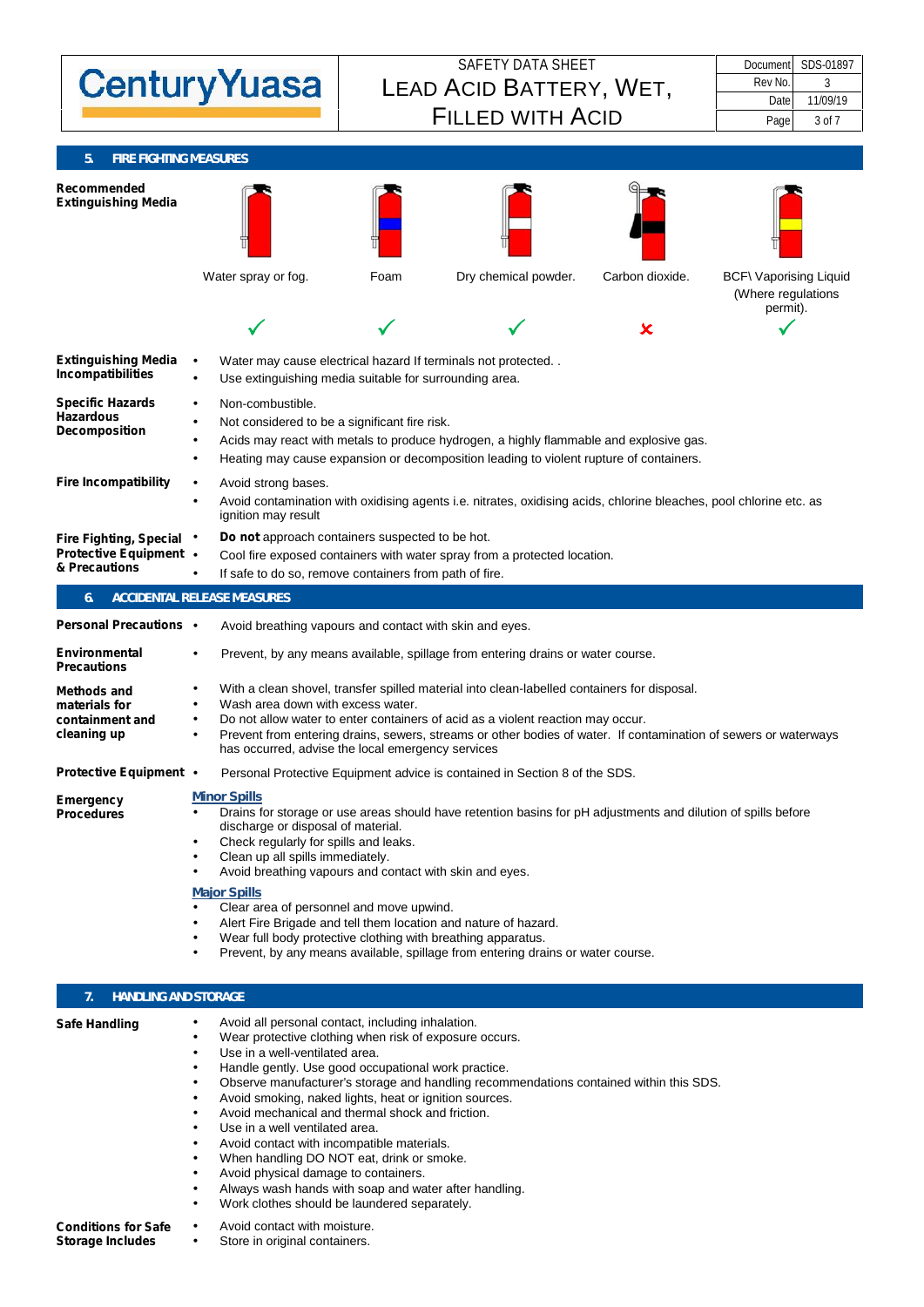

| Document | SDS-01897 |
|----------|-----------|
| Rev No.  |           |
| Date     | 11/09/19  |
| Page     | 4 of 7    |

| Incompatible                                             | Keep containers securely sealed.<br>Store in a cool, dry, well-ventilated area.<br>Store away from incompatible materials and foodstuff containers.<br>No smoking, naked lights, heat or ignition sources.                                                                                                                                                                                                                                                                                                                                                                                                                                                                                                                   |
|----------------------------------------------------------|------------------------------------------------------------------------------------------------------------------------------------------------------------------------------------------------------------------------------------------------------------------------------------------------------------------------------------------------------------------------------------------------------------------------------------------------------------------------------------------------------------------------------------------------------------------------------------------------------------------------------------------------------------------------------------------------------------------------------|
| Suitable container for<br><b>Battery contents</b>        | Battery is self-contained but it should be kept in a vertical position to prevent leakage of battery fluid<br><b>DO NOT</b> use aluminium or galvanised containers<br>All packaging for Class 1 Goods shall be in accordance with the requirements of the relevant Code for the transport of Dangerous<br>Goods.<br>Class 1 is unique in that the type of packaging used frequently has a very decisive effect on the hazard and therefore on the<br>assignment to a particular division                                                                                                                                                                                                                                     |
| <b>Storage</b><br>incompatibility<br>contents of battery | Avoid reaction with oxidising agents<br>Avoid strong bases.<br>Avoid storage with reducing agents.<br>Avoid reaction with metals and or water<br>Contact with combustible organic matter may cause a fire.<br>Avoid contact with finely divided metals.<br>Reacts with mild steel, galvanised steel / zinc producing hydrogen gas which may form an explosive mixture with<br>air.<br>Inorganic acids are generally soluble in water with the release of hydrogen ions. The resulting solutions have a pH of<br>less than 7.0.<br>Inorganic acids neutralise chemical bases (for example: amines and inorganic hydroxides) to form salts -<br>neutralisation can generate dangerously large amounts of heat in small spaces. |
| = May be stored together                                 | $X$ = Must not be stored together<br>$\mathbf{U}$ = May be stored together with specific preventions                                                                                                                                                                                                                                                                                                                                                                                                                                                                                                                                                                                                                         |
|                                                          |                                                                                                                                                                                                                                                                                                                                                                                                                                                                                                                                                                                                                                                                                                                              |

**8. EXPOSURE CONTROLS , PERSONAL PROTECTION**

### **AUSTRALIAN EXPOSURE STANDARDS (Occupational Exposure Limits)**

| Ingredient                 | <b>Material name</b>                  | TWA             | <b>STEL</b>      |
|----------------------------|---------------------------------------|-----------------|------------------|
| Sulphuric Acid $(H_2SO_4)$ | Sulphuric acid                        | 1 ma/m3         | $3 \text{ ma/m}$ |
| Lead (PbO)                 | Lead, inorganic dusts & fumes (as Pb) | 0.05 ma/m3      | Not Available    |
| Lead dioxide $(PbO2)$      | Lead dioxide                          | $0.05$ mg/m $3$ | Not Available    |

**FLAMMABLES EXPLOSIVES ACUTE TOXIC OXIDISERS HARMFUL IRRITANT CORROSIVE**

### **APPROPRIATE ENGINEERING CONTROLS**

Engineering controls are used to remove a hazard or place a barrier between the worker and the hazard. Well-designed engineering controls can be highly effective in protecting workers and will typically be independent of worker interactions to provide this high level of protection. The basic types of engineering controls are:

Process controls which involve changing the way a job activity or process is done to reduce the risk.

 Enclosure and/or isolation of emission source which keeps a selected hazard "physically" away from the worker and ventilation that strategically "adds" and "removes" air in the work environment.

#### **PERSONAL PROTECTION**



*Respirator Type* Not normally required; however if in contact with internal components:-

 Where the concentration of gas/particulates in the breathing zone, approaches or exceeds the "Exposure Standard" (or ES), respiratory protection is required.

| <b>Required Minimum</b><br><b>Protection Factor</b> | Half-Face<br>Respirator | Full-Face Respirator | Powered Air<br>Respirator              |
|-----------------------------------------------------|-------------------------|----------------------|----------------------------------------|
| up to $10 \times ES$                                | E-AUS P <sub>2</sub>    |                      | E-PAPR-AUS /<br>Class 1 P <sub>2</sub> |
| up to $50 \times ES$                                | ۰                       | E-AUS / Class 1 P2   | ۰                                      |
| up to $100 \times ES$                               | ۰                       | $F-2$ P <sub>2</sub> | E-PAPR-2 P2 ^                          |

^ - Full-face

 $E =$  Sulfur dioxide(SO2),



### *Eye Protection*

 Safety glasses with side shields. Contact lenses may pose a special hazard; soft contact lenses may absorb and concentrate irritants.



Overalls.



Wear safety footwear or safety gumboots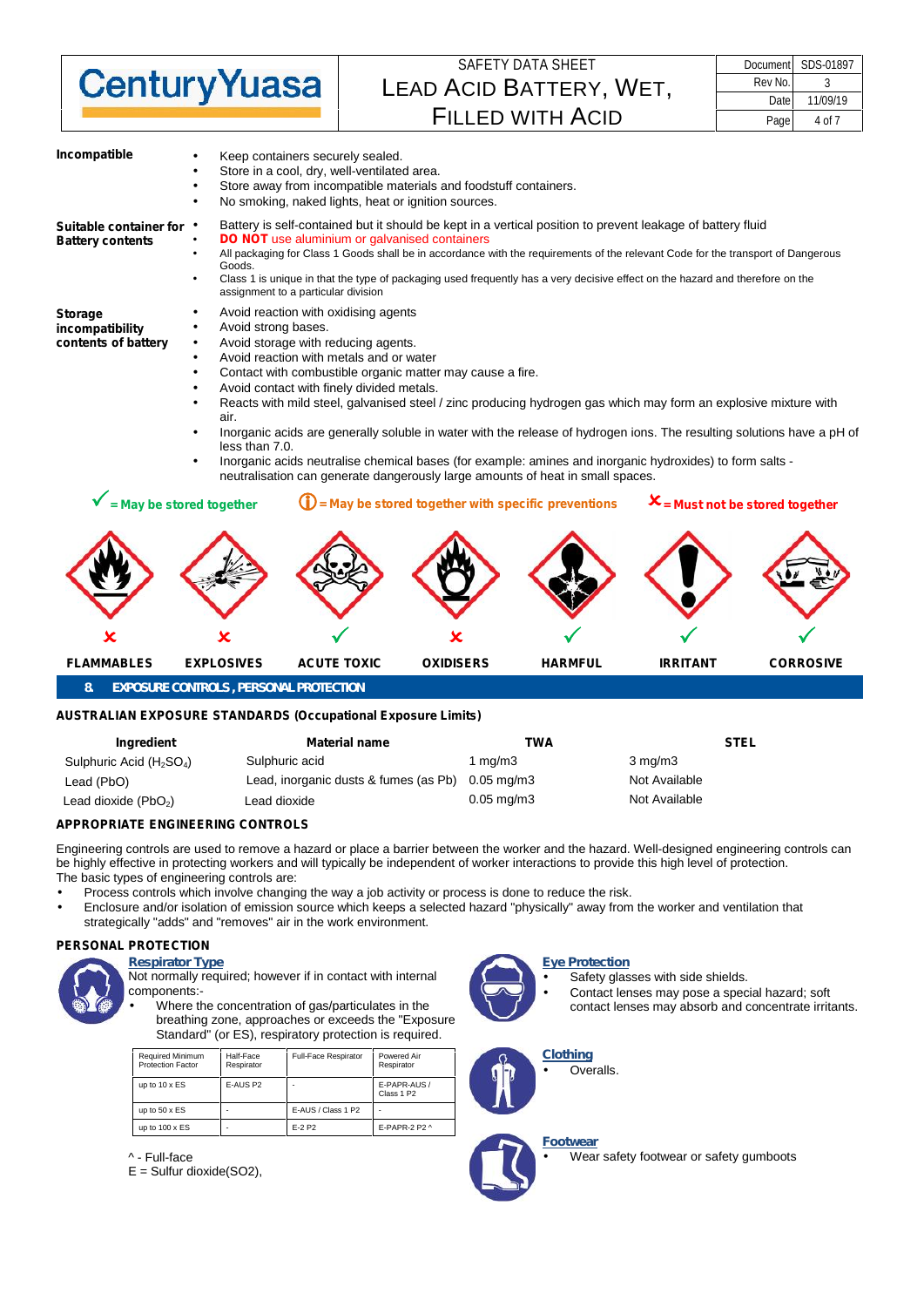

|         | Document SDS-01897 |  |
|---------|--------------------|--|
| Rev No. |                    |  |
| Date    | 11/09/19           |  |
| Page    | 5 of 7             |  |



*Glove Type* Wear Elbow length chemical protective gloves, e.g. PVC.



*Other Protection* PVC protective suit may be required if exposure severe. Eyewash unit

## **9. PHYSICAL AND CHEMICAL PROPERTIES**

| Appearance                                                 | The battery is a manufactured article containing a clear mobile acidic liquid. The electrolyte mixes with water.<br>Rectangular plastic casing with exposed terminals for electrical connections. High weight to volume ratio. The hazard of<br>lead acid batteries include:<br>CORROSIVE CONTENTS SHORT CIRCUIT - accidental discharge. Current flow by external short circuit may heat<br>metals to welding temperatures with fire hazard; Internal heat generated may boil battery acid with evolution of large<br>amounts of highly corrosive acid mist/vapour. Boiling may develop internal pressure and cause explosion with scattering<br>of acid contents. Battery circuits must include electrical fusible links. Terminals and external metal parts must be insulated.<br>Do not clean terminals, battery top with conducting liquids.<br>SPILL - damage to casing or overturning may cause corrosive acid contents to spill, causing skin burns on contact.<br>Acid reacts quickly with many metals, generating highly flammable and explosive hydrogen gas; may also weaken metal<br>structures. All lead acid batteries must be vented<br>Chemical hazards relate to the contents of the battery. Yellow crystalline; does not mix well with water (1%).<br>Soluble in acetone. |                                                                                                                                                                                                                                                                                                                                                                                                            |                                                                                                  |  |                                                                                                                                  |                                      |
|------------------------------------------------------------|----------------------------------------------------------------------------------------------------------------------------------------------------------------------------------------------------------------------------------------------------------------------------------------------------------------------------------------------------------------------------------------------------------------------------------------------------------------------------------------------------------------------------------------------------------------------------------------------------------------------------------------------------------------------------------------------------------------------------------------------------------------------------------------------------------------------------------------------------------------------------------------------------------------------------------------------------------------------------------------------------------------------------------------------------------------------------------------------------------------------------------------------------------------------------------------------------------------------------------------------------------------------------------------------|------------------------------------------------------------------------------------------------------------------------------------------------------------------------------------------------------------------------------------------------------------------------------------------------------------------------------------------------------------------------------------------------------------|--------------------------------------------------------------------------------------------------|--|----------------------------------------------------------------------------------------------------------------------------------|--------------------------------------|
| Odour                                                      | Not Available                                                                                                                                                                                                                                                                                                                                                                                                                                                                                                                                                                                                                                                                                                                                                                                                                                                                                                                                                                                                                                                                                                                                                                                                                                                                                |                                                                                                                                                                                                                                                                                                                                                                                                            | Lower explosive limits                                                                           |  |                                                                                                                                  | 4.1% hydrogen gas                    |
| <b>Odour threshold</b>                                     | Not Available                                                                                                                                                                                                                                                                                                                                                                                                                                                                                                                                                                                                                                                                                                                                                                                                                                                                                                                                                                                                                                                                                                                                                                                                                                                                                |                                                                                                                                                                                                                                                                                                                                                                                                            | Vapour pressure (kPa)                                                                            |  |                                                                                                                                  | Not Available                        |
| рH                                                         | <1 (for acid).                                                                                                                                                                                                                                                                                                                                                                                                                                                                                                                                                                                                                                                                                                                                                                                                                                                                                                                                                                                                                                                                                                                                                                                                                                                                               |                                                                                                                                                                                                                                                                                                                                                                                                            | Vapour density (Air = 1)                                                                         |  |                                                                                                                                  | >1                                   |
| Melting point/ freezing point (°C)                         | Not Applicable                                                                                                                                                                                                                                                                                                                                                                                                                                                                                                                                                                                                                                                                                                                                                                                                                                                                                                                                                                                                                                                                                                                                                                                                                                                                               |                                                                                                                                                                                                                                                                                                                                                                                                            | Relative density (Water = 1)                                                                     |  |                                                                                                                                  | 1.2-1.3 (Sulphuric acid electrolyte) |
| Initial boiling point and boiling<br>range (°C)            | 95-95.55 °C                                                                                                                                                                                                                                                                                                                                                                                                                                                                                                                                                                                                                                                                                                                                                                                                                                                                                                                                                                                                                                                                                                                                                                                                                                                                                  |                                                                                                                                                                                                                                                                                                                                                                                                            | Solubility in water (g,L)                                                                        |  |                                                                                                                                  | Miscible (acid)                      |
| <b>Flash point</b>                                         | Not Applicable                                                                                                                                                                                                                                                                                                                                                                                                                                                                                                                                                                                                                                                                                                                                                                                                                                                                                                                                                                                                                                                                                                                                                                                                                                                                               |                                                                                                                                                                                                                                                                                                                                                                                                            | <b>Partition coefficient: n-</b><br>octanol/water                                                |  |                                                                                                                                  | Not Available                        |
| <b>Evaporation rate</b>                                    | $<$ 1 BuAC = 1 (for acid)                                                                                                                                                                                                                                                                                                                                                                                                                                                                                                                                                                                                                                                                                                                                                                                                                                                                                                                                                                                                                                                                                                                                                                                                                                                                    |                                                                                                                                                                                                                                                                                                                                                                                                            | <b>Auto-ignition temperature</b>                                                                 |  |                                                                                                                                  | Not Available                        |
| <b>Flammability</b>                                        | Not Applicable                                                                                                                                                                                                                                                                                                                                                                                                                                                                                                                                                                                                                                                                                                                                                                                                                                                                                                                                                                                                                                                                                                                                                                                                                                                                               |                                                                                                                                                                                                                                                                                                                                                                                                            | Decomposition temperature (°C)                                                                   |  |                                                                                                                                  | Not Available                        |
| <b>Upper explosive limits</b>                              | 74.2%                                                                                                                                                                                                                                                                                                                                                                                                                                                                                                                                                                                                                                                                                                                                                                                                                                                                                                                                                                                                                                                                                                                                                                                                                                                                                        |                                                                                                                                                                                                                                                                                                                                                                                                            | <b>Viscosity</b>                                                                                 |  |                                                                                                                                  | Not Available                        |
| STABILITY AND REACTIVITY<br>10.                            |                                                                                                                                                                                                                                                                                                                                                                                                                                                                                                                                                                                                                                                                                                                                                                                                                                                                                                                                                                                                                                                                                                                                                                                                                                                                                              |                                                                                                                                                                                                                                                                                                                                                                                                            |                                                                                                  |  |                                                                                                                                  |                                      |
| Reactivity<br><b>Possibility of hazardous</b><br>reactions | See section 7<br>Contact with alkaline<br>material liberates heat<br>See section 7<br>Acids may react with<br>metals to produce<br>hydrogen, a highly<br>flammable and<br>explosive gas.<br>Heating may cause<br>expansion or<br>decomposition leading<br>to violent rupture of<br>containers.                                                                                                                                                                                                                                                                                                                                                                                                                                                                                                                                                                                                                                                                                                                                                                                                                                                                                                                                                                                               |                                                                                                                                                                                                                                                                                                                                                                                                            | <b>Chemical stability</b><br>handling conditions.<br><b>Conditions to avoid</b><br>See section 7 |  | Product is considered stable under normal<br>Stable under normal storage conditions.<br>Hazardous polymerization will not occur. |                                      |
| Incompatible materials                                     | See section 7                                                                                                                                                                                                                                                                                                                                                                                                                                                                                                                                                                                                                                                                                                                                                                                                                                                                                                                                                                                                                                                                                                                                                                                                                                                                                | products                                                                                                                                                                                                                                                                                                                                                                                                   | <b>Hazardous decomposition</b>                                                                   |  | See section 5                                                                                                                    |                                      |
| TOXICOLOGICAL INFORMATION<br>11.                           |                                                                                                                                                                                                                                                                                                                                                                                                                                                                                                                                                                                                                                                                                                                                                                                                                                                                                                                                                                                                                                                                                                                                                                                                                                                                                              |                                                                                                                                                                                                                                                                                                                                                                                                            |                                                                                                  |  |                                                                                                                                  |                                      |
| <b>Inhaled</b>                                             |                                                                                                                                                                                                                                                                                                                                                                                                                                                                                                                                                                                                                                                                                                                                                                                                                                                                                                                                                                                                                                                                                                                                                                                                                                                                                              | Inhalation of vapours or aerosols (mists, fumes), generated by the material during the course of normal handling,<br>may produce toxic effects.<br>Corrosive acids can cause irritation of the respiratory tract, with coughing, choking and mucous membrane<br>damage. There may be dizziness, headache, nausea and weakness.                                                                             |                                                                                                  |  |                                                                                                                                  |                                      |
| Ingestion                                                  |                                                                                                                                                                                                                                                                                                                                                                                                                                                                                                                                                                                                                                                                                                                                                                                                                                                                                                                                                                                                                                                                                                                                                                                                                                                                                              | Accidental ingestion of the material may be harmful; animal experiments indicate that ingestion of less than 150<br>gram may be fatal or may produce serious damage to the health of the individual.<br>Ingestion of acidic corrosives may produce burns around and in the mouth, the throat and oesophagus.<br>Immediate pain and difficulties in swallowing and speaking may also be evident.            |                                                                                                  |  |                                                                                                                                  |                                      |
| <b>Skin contact</b>                                        | protected.                                                                                                                                                                                                                                                                                                                                                                                                                                                                                                                                                                                                                                                                                                                                                                                                                                                                                                                                                                                                                                                                                                                                                                                                                                                                                   | Skin contact with acidic corrosives may result in pain and burns; these may be deep with distinct edges and may<br>heal slowly with the formation of scar tissue.<br>Entry into the blood-stream, through, for example, cuts, abrasions or lesions, may produce systemic injury with<br>harmful effects. Examine the skin prior to the use of the material and ensure that any external damage is suitably |                                                                                                  |  |                                                                                                                                  |                                      |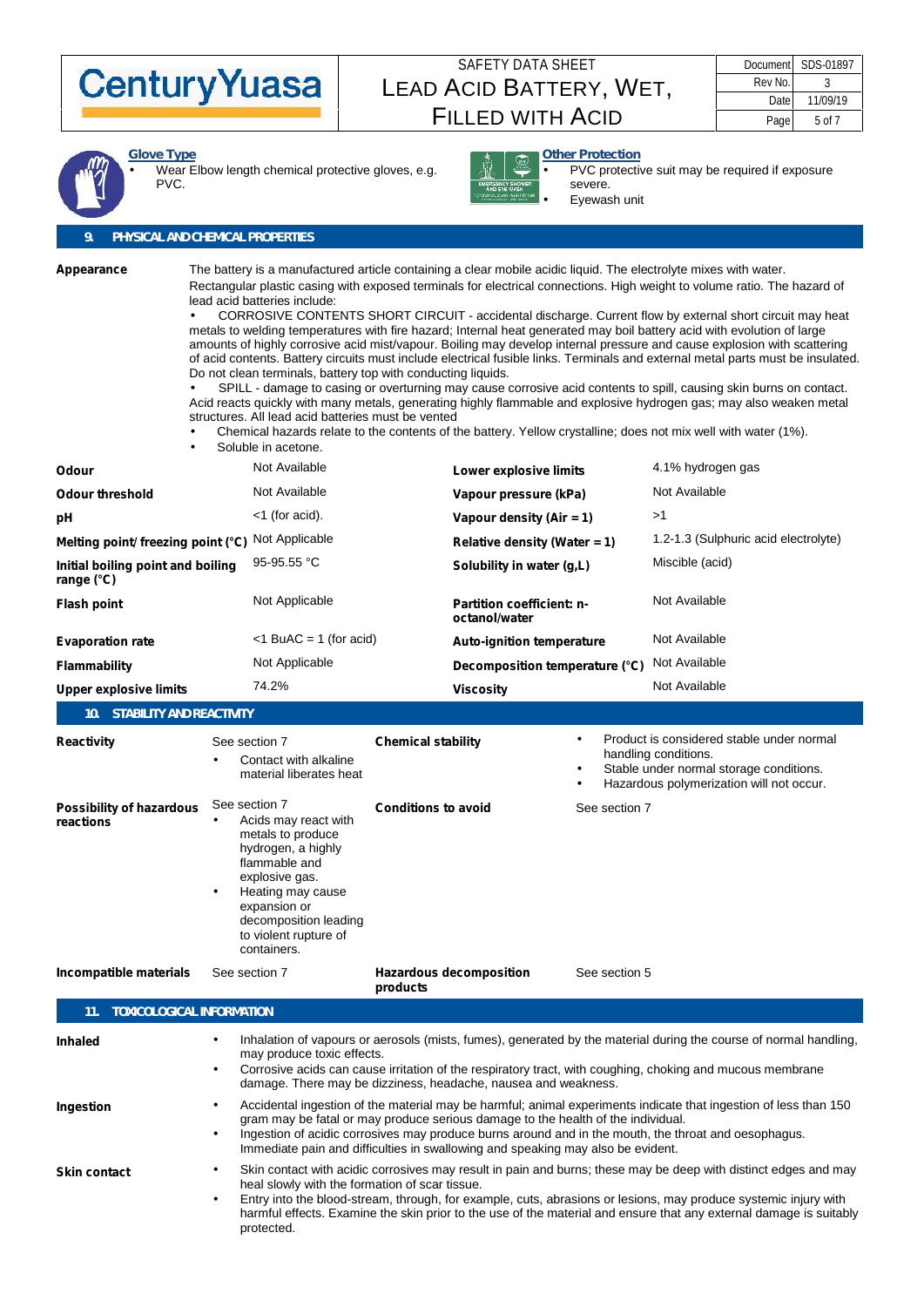|                      | SAFETY DATA SHEET       |      | Document SDS-01897 |
|----------------------|-------------------------|------|--------------------|
| <b>Century Yuasa</b> | LEAD ACID BATTERY, WET, |      | Rev No.            |
|                      |                         |      | 11/09/19           |
|                      | <b>FILLED WITH ACID</b> | Page | 6 of 7             |

| ∟y≂                    | Direct eye contact with acid corrosives may produce pain, tears, sensitivity to light and burns. Mild burns of the<br>epithelia generally recover rapidly and completely                                                                                                                                                                                                                                                                                                                                                                                                                                                                                                                                                                                                                                                                                                                                                                                                                                                                                                                                                                                                                                                                                                                                                                                                                                                                                                                                                                                                                                                                                                                                                                                                                                                                                                                                                                                                                                                                                                                                                                                                                                                                                                                                                                                                                                                                                                                                                                                                                                                                                                                                                                                                                                                                                                                                                                                                                                                                                                                                                                                                                                                                                                                                                                                                                                                                                                                                                                                                                                                                                                                                                                                                                   |
|------------------------|--------------------------------------------------------------------------------------------------------------------------------------------------------------------------------------------------------------------------------------------------------------------------------------------------------------------------------------------------------------------------------------------------------------------------------------------------------------------------------------------------------------------------------------------------------------------------------------------------------------------------------------------------------------------------------------------------------------------------------------------------------------------------------------------------------------------------------------------------------------------------------------------------------------------------------------------------------------------------------------------------------------------------------------------------------------------------------------------------------------------------------------------------------------------------------------------------------------------------------------------------------------------------------------------------------------------------------------------------------------------------------------------------------------------------------------------------------------------------------------------------------------------------------------------------------------------------------------------------------------------------------------------------------------------------------------------------------------------------------------------------------------------------------------------------------------------------------------------------------------------------------------------------------------------------------------------------------------------------------------------------------------------------------------------------------------------------------------------------------------------------------------------------------------------------------------------------------------------------------------------------------------------------------------------------------------------------------------------------------------------------------------------------------------------------------------------------------------------------------------------------------------------------------------------------------------------------------------------------------------------------------------------------------------------------------------------------------------------------------------------------------------------------------------------------------------------------------------------------------------------------------------------------------------------------------------------------------------------------------------------------------------------------------------------------------------------------------------------------------------------------------------------------------------------------------------------------------------------------------------------------------------------------------------------------------------------------------------------------------------------------------------------------------------------------------------------------------------------------------------------------------------------------------------------------------------------------------------------------------------------------------------------------------------------------------------------------------------------------------------------------------------------------------------------|
| Immediate effects      | As above                                                                                                                                                                                                                                                                                                                                                                                                                                                                                                                                                                                                                                                                                                                                                                                                                                                                                                                                                                                                                                                                                                                                                                                                                                                                                                                                                                                                                                                                                                                                                                                                                                                                                                                                                                                                                                                                                                                                                                                                                                                                                                                                                                                                                                                                                                                                                                                                                                                                                                                                                                                                                                                                                                                                                                                                                                                                                                                                                                                                                                                                                                                                                                                                                                                                                                                                                                                                                                                                                                                                                                                                                                                                                                                                                                                   |
| <b>Chronic effects</b> | Repeated or prolonged exposure to acids may result in the erosion of teeth, swelling and/or ulceration of mouth<br>lining. Irritation of airways to lung, with cough, and inflammation of lung tissue often occurs.<br>Substance accumulation, in the human body, is likely and may cause some concern following repeated or long-<br>term occupational exposure.<br>Harmful: danger of serious damage to health by prolonged exposure through inhalation, in contact with skin and<br>if swallowed.<br><b>Sulphuric Acid:</b><br>Asthma-like symptoms may continue for months or even years after exposure to the material ceases. This may<br>be due to a non-allergenic condition known as reactive airways dysfunction syndrome (RADS) which can occur<br>following exposure to high levels of highly irritating compound. Key criteria for the diagnosis of RADS include the<br>absence of preceding respiratory disease, in a non-atopic individual, with abrupt onset of persistent asthma-like<br>symptoms within minutes to hours of a documented exposure to the irritant. A reversible airflow pattern, on<br>spirometry, with the presence of moderate to severe bronchial hyper reactivity on methacholine challenge testing<br>and the lack of minimal lymphocytic inflammation, without eosinophilia, have also been included in the criteria for<br>diagnosis of RADS. Occupational exposures to strong inorganic acid mists of sulphuric acid:<br>Lead:<br>WARNING: Lead is a cumulative poison and has the potential to cause abortion and intellectual impairment to<br>unborn children of pregnant workers.<br>An inorganic compound such as Lead is a cumulative harmful poison when exposed in small amounts can raise<br>the body's content to toxic levels. Prolonged or repeated exposure to lead toxicity effects the nervous system<br>(memory<br>loss, tiredness, headaches, fatique, irritability, decreased libido, dizziness, depression, encephalopathy (brain<br>damage<br>caused by altered brain function and structure), behavioural effects, altered mood states, disturbances in hand-<br>eye coordination, reaction times, visual motor performance, and mental performance, disturbances to vision,<br>changes in hearing, muscle and joint weakness of the arms and legs, (foot-drop and wrist-drop), heart / blood<br>vessels (reduced haemoglobin synthesis and production, reduced life span and function of red blood cells,<br>anaemia, increased blood pressure), digestive system (loss of appetite, anorexia, with severe abdominal pain,<br>diarrhoea, inflammation of the stomach walls (gastritis) and colic, cramps, nausea, vomiting, constipation, weight<br>loss and decreased urination, deposition of blue lead-line on the gums), kidneys / urinary system (reversible /<br>irreversible kidney damage) and endocrine system. Increased levels of lead result in increased brain damage,<br>coma and death in extreme cases.<br>Long term exposure to high dust concentrations may cause changes in lung function i.e. pneumoconiosis;<br>caused by particles less than 0.5 micron penetrating and remaining in the lung.<br>Ample evidence from experiments exists that there is a suspicion this material directly reduces fertility.<br>Lead can cross the placenta, and cause miscarriage, stillbirths and birth defects. Exposure before birth can<br>cause mental retardation, behavioural disorders and infant death.<br>Exposure to the material for prolonged periods may cause physical defects in the developing embryo<br>(teratogenesis).<br>Ample evidence exists that developmental disorders are directly caused by human exposure to the material.<br>Lead can accumulate in the skeleton for a very long time |
|                        |                                                                                                                                                                                                                                                                                                                                                                                                                                                                                                                                                                                                                                                                                                                                                                                                                                                                                                                                                                                                                                                                                                                                                                                                                                                                                                                                                                                                                                                                                                                                                                                                                                                                                                                                                                                                                                                                                                                                                                                                                                                                                                                                                                                                                                                                                                                                                                                                                                                                                                                                                                                                                                                                                                                                                                                                                                                                                                                                                                                                                                                                                                                                                                                                                                                                                                                                                                                                                                                                                                                                                                                                                                                                                                                                                                                            |

| <b>Acute Toxicity</b> | Skin Irritation/<br>Corrosion | : Damage/<br>$E_{110}$<br>Serious<br><b>'rritation</b> | Respiratory or Skin<br>sensitisation | Mutanenicit<br>enicity<br>iviutag | Carcinogenicity | Reproductivity | Single<br><b>STOT</b><br>Exposure | <b>STOT</b><br>- Repeated<br>Exposure | Aspiration<br>Hazard |
|-----------------------|-------------------------------|--------------------------------------------------------|--------------------------------------|-----------------------------------|-----------------|----------------|-----------------------------------|---------------------------------------|----------------------|
|                       |                               |                                                        |                                      |                                   |                 |                |                                   |                                       |                      |

 $\checkmark$  = Data required to make classification available  $\checkmark$  = Data available but does not fill the criteria for classification

**1** = Data Not Available to make classification

| <b>ECOLOGICAL INFORMATION</b><br>12.        |  |                                                                                                                                                                                                                                                                                                                                                                                                                                                                                                                                                                |  |  |
|---------------------------------------------|--|----------------------------------------------------------------------------------------------------------------------------------------------------------------------------------------------------------------------------------------------------------------------------------------------------------------------------------------------------------------------------------------------------------------------------------------------------------------------------------------------------------------------------------------------------------------|--|--|
| Ecotoxicity                                 |  | Prevent, by any means available, spillage from entering drains or water courses.<br>DO NOT discharge into sewer or waterways.                                                                                                                                                                                                                                                                                                                                                                                                                                  |  |  |
| Degradability                               |  | No Data available for all ingredients                                                                                                                                                                                                                                                                                                                                                                                                                                                                                                                          |  |  |
| <b>Bio-accumulative</b><br><b>Potential</b> |  | No Data available for all ingredients                                                                                                                                                                                                                                                                                                                                                                                                                                                                                                                          |  |  |
| <b>Mobility in Soil</b>                     |  | No Data available for all ingredients                                                                                                                                                                                                                                                                                                                                                                                                                                                                                                                          |  |  |
| <b>Other Adverse Effects</b>                |  | No Data available for all ingredients                                                                                                                                                                                                                                                                                                                                                                                                                                                                                                                          |  |  |
| DISPOSAL CONSIDERATIONS<br>13.              |  |                                                                                                                                                                                                                                                                                                                                                                                                                                                                                                                                                                |  |  |
| Safe Handling & Disposal                    |  | Dispose in accordance with federal, state or local regulations.                                                                                                                                                                                                                                                                                                                                                                                                                                                                                                |  |  |
| Disposal of Contaminated<br>Packaging       |  | Recycle wherever possible.<br>Consult manufacturer for recycling options or consult local or regional waste management authority for disposal if<br>no suitable treatment or disposal facility can be identified.<br>Treat and neutralise at an approved treatment plant. Treatment should involve: Mixing or slurrying in water;<br>Neutralisation followed by: burial in a land-fill specifically licenced to accept chemical and / or pharmaceutical<br>wastes or Incineration in a licenced apparatus (after admixture with suitable combustible material) |  |  |